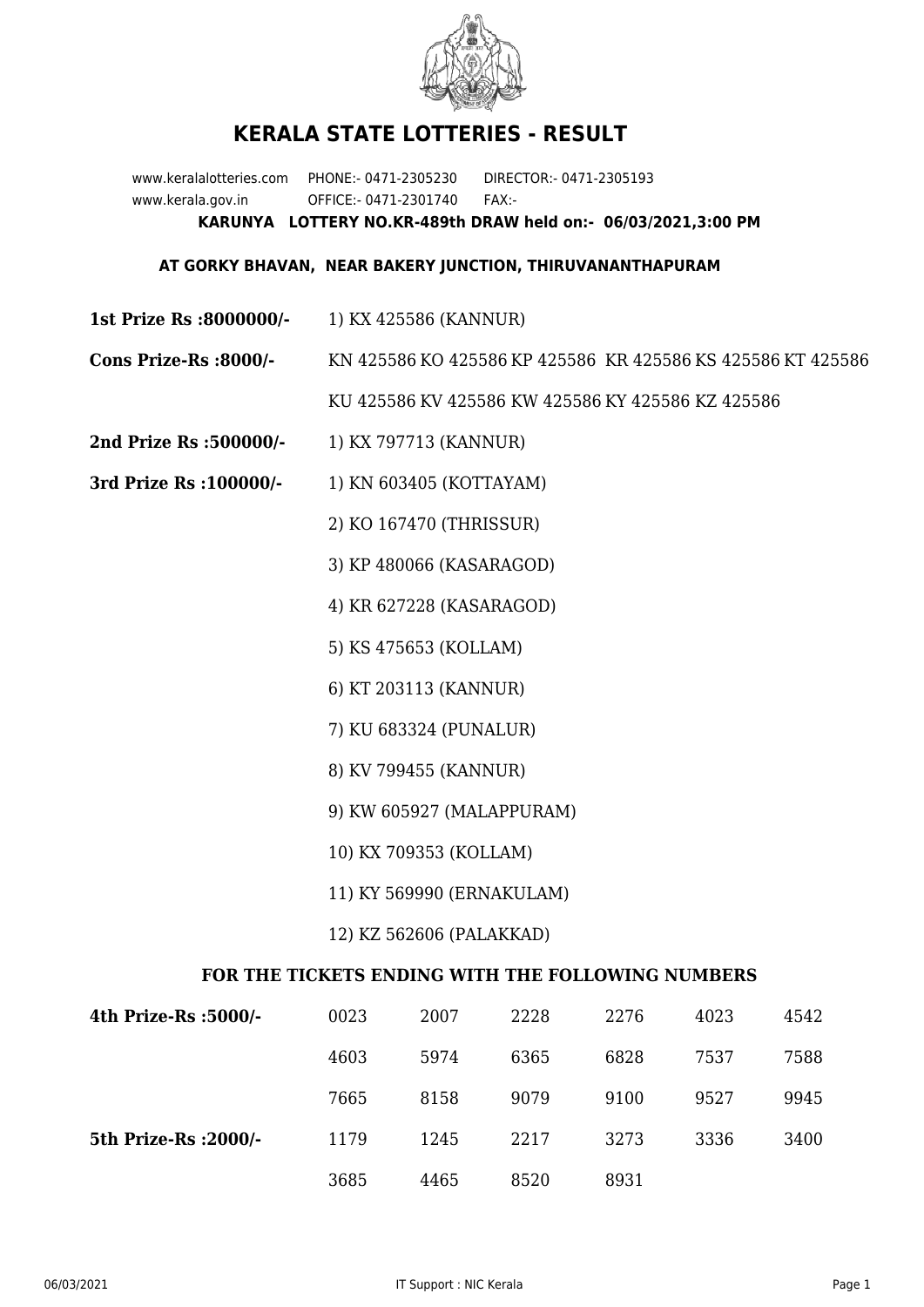| 6th Prize-Rs : 1000/- | 0943 | 4360 | 4391 | 5016 | 5223 | 5920 |
|-----------------------|------|------|------|------|------|------|
|                       | 7229 | 7684 | 7783 | 7936 | 8448 | 8529 |
|                       | 9650 | 9705 |      |      |      |      |
| 7th Prize-Rs :500/-   | 0113 | 0273 | 0455 | 0506 | 0866 | 1260 |
|                       | 1271 | 1362 | 1392 | 1475 | 1482 | 1683 |
|                       | 1744 | 1747 | 1924 | 2247 | 2515 | 2614 |
|                       | 2977 | 3117 | 3394 | 3501 | 3664 | 3799 |
|                       | 3836 | 3911 | 4017 | 4214 | 4427 | 4533 |
|                       | 4962 | 5099 | 5444 | 5523 | 5604 | 5737 |
|                       | 5870 | 5941 | 5962 | 6214 | 6238 | 6335 |
|                       | 6569 | 6734 | 6851 | 7082 | 7115 | 7128 |
|                       | 7280 | 7341 | 7455 | 7567 | 7570 | 7572 |
|                       | 7610 | 7856 | 7914 | 7934 | 7993 | 8108 |
|                       | 8206 | 8238 | 8268 | 8382 | 8514 | 8819 |
|                       | 8957 | 9080 | 9304 | 9478 | 9516 | 9741 |
| 8th Prize-Rs : 100/-  | 0014 | 0120 | 0161 | 0167 | 0209 | 0239 |
|                       | 0242 | 0521 | 0568 | 0701 | 0900 | 0969 |
|                       | 1013 | 1097 | 1170 | 1366 | 1367 | 1580 |
|                       | 1619 | 1693 | 1738 | 1875 | 1892 | 1903 |
|                       | 2023 | 2025 | 2051 | 2119 | 2144 | 2397 |
|                       | 2421 | 2446 | 2508 | 2643 | 2752 | 2825 |
|                       | 2904 | 2994 | 3007 | 3180 | 3193 | 3375 |
|                       | 3508 | 3693 | 3709 | 3742 | 3785 | 3790 |
|                       | 3842 | 3853 | 3906 | 3939 | 3948 | 3991 |
|                       | 4071 | 4149 | 4164 | 4197 | 4356 | 4524 |
|                       | 5029 | 5058 | 5113 | 5264 | 5270 | 5312 |
|                       | 5319 | 5456 | 5477 | 5619 | 5711 | 5902 |
|                       | 6080 | 6081 | 6233 | 6270 | 6278 | 6345 |
|                       | 6506 | 6624 | 6652 | 6701 | 6854 | 6928 |